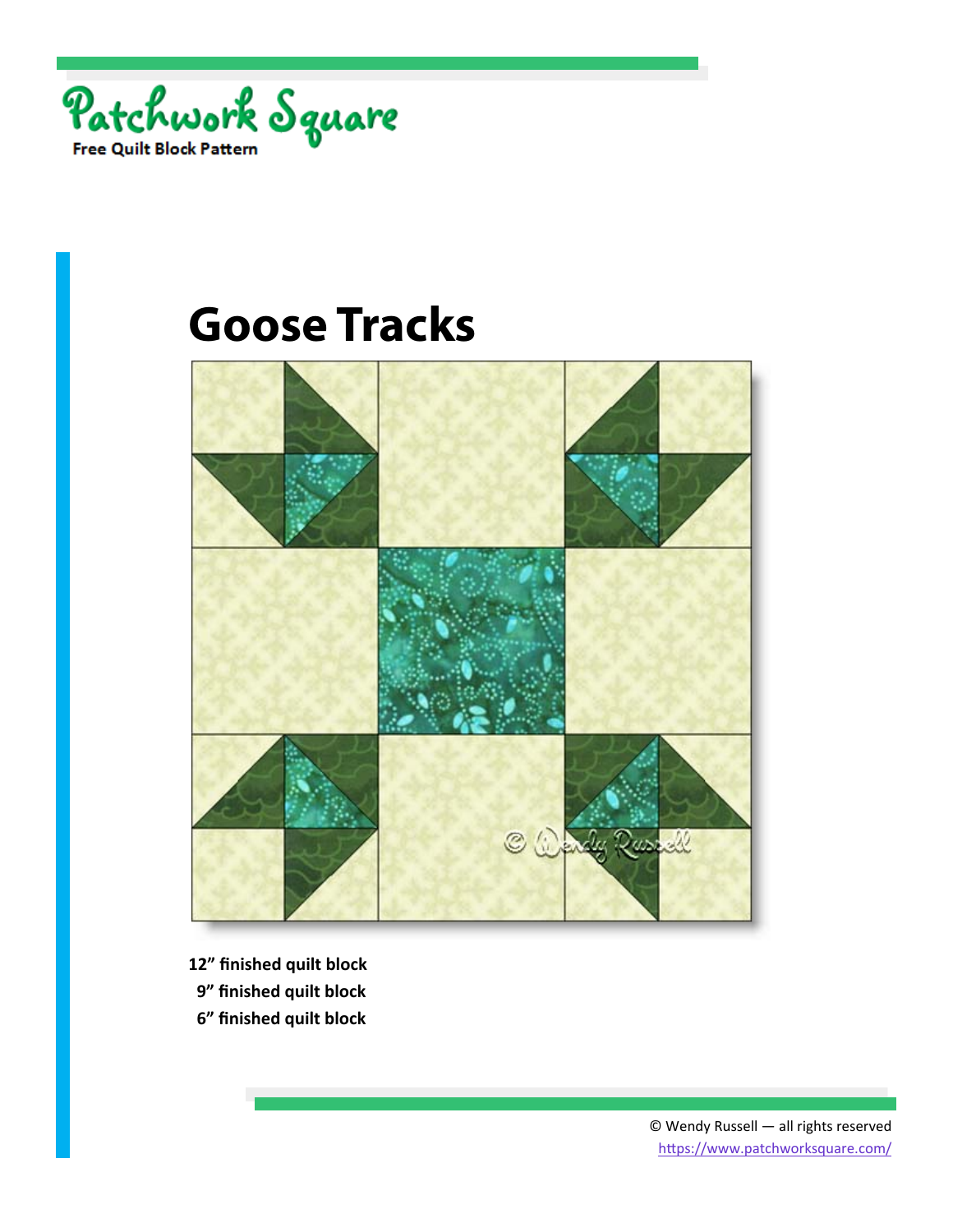

**12" finished quilt block** 

**Fabric Placement** 



| <b>How-to Notes</b>                                     |                                    |
|---------------------------------------------------------|------------------------------------|
|                                                         | Bisect square on<br>one diagonal   |
|                                                         | Bisect square on<br>both diagonals |
| *All seam allowances are<br>1/2" unless noted otherwise |                                    |

|                |  | <b>Background fabric 1</b>                                                                         |
|----------------|--|----------------------------------------------------------------------------------------------------|
|                |  | Cut 4 squares 4 1/2"                                                                               |
|                |  | Cut 4 squares 2 1/2"                                                                               |
|                |  | Cut 4 squares 2 %" and bisect on one diagonal                                                      |
| $\overline{2}$ |  | <b>Fabric 2</b><br>Cut 6 squares 2 %" and bisect on one diagonal                                   |
|                |  | <b>Fabric 3</b><br>Cut 2 squares 2 %" and bisect on one diagonal<br>Cut 1 square 4 $\frac{1}{2}$ " |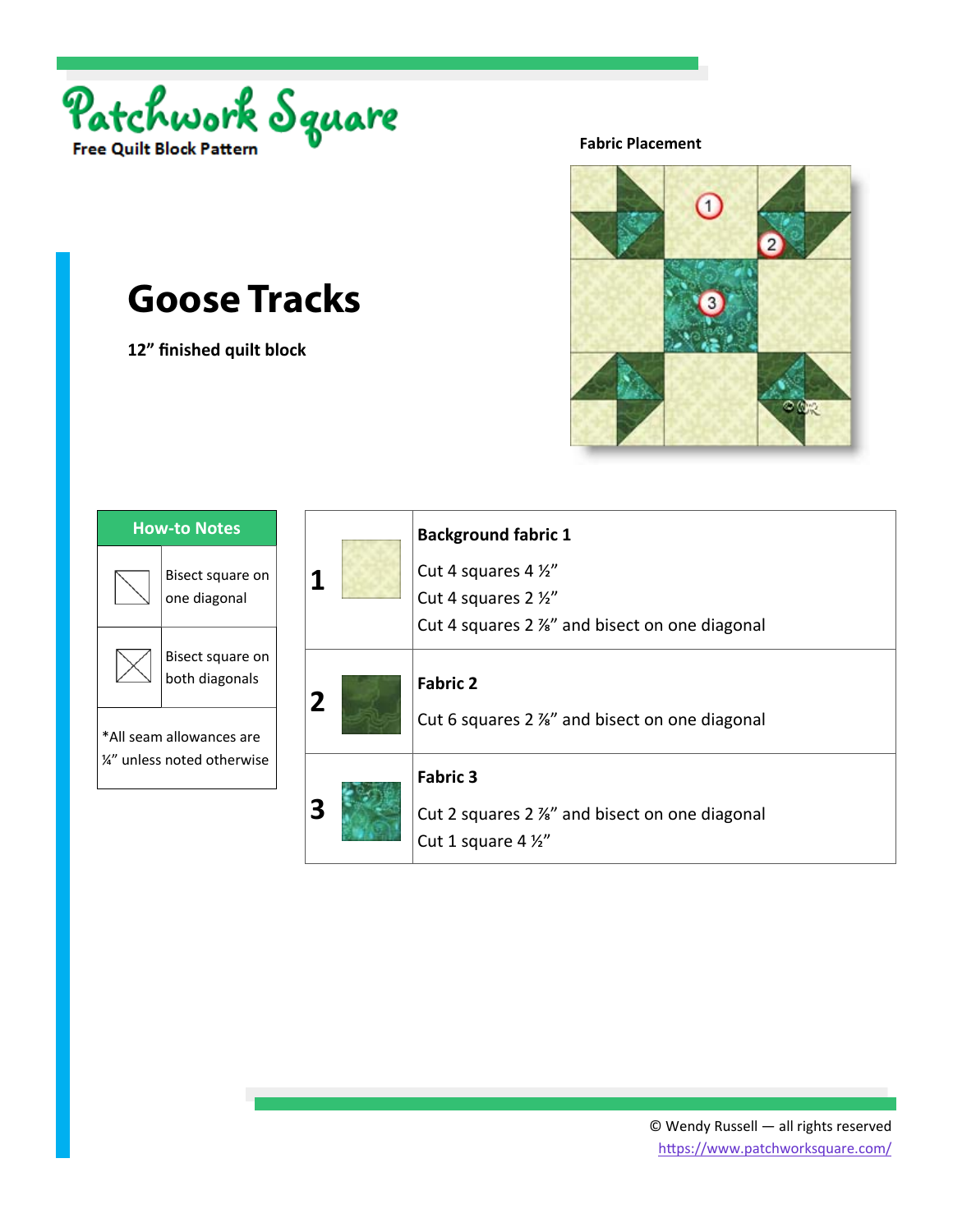

**9" finished quilt block** 

**Fabric Placement** 



| <b>How-to Notes</b>                                     |                                    |
|---------------------------------------------------------|------------------------------------|
|                                                         | Bisect square on<br>one diagonal   |
|                                                         | Bisect square on<br>both diagonals |
| *All seam allowances are<br>1⁄4" unless noted otherwise |                                    |

|                |  | <b>Background fabric 1</b>                                                                       |
|----------------|--|--------------------------------------------------------------------------------------------------|
|                |  | Cut 4 squares 3 1/2"                                                                             |
|                |  | Cut 4 squares 2"                                                                                 |
|                |  | Cut 4 squares 2 % " and bisect on one diagonal                                                   |
| $\overline{2}$ |  | <b>Fabric 2</b><br>Cut 6 squares 2 % " and bisect on one diagonal                                |
|                |  | <b>Fabric 3</b><br>Cut 2 squares 2 % " and bisect on one diagonal<br>Cut 1 square $3\frac{1}{2}$ |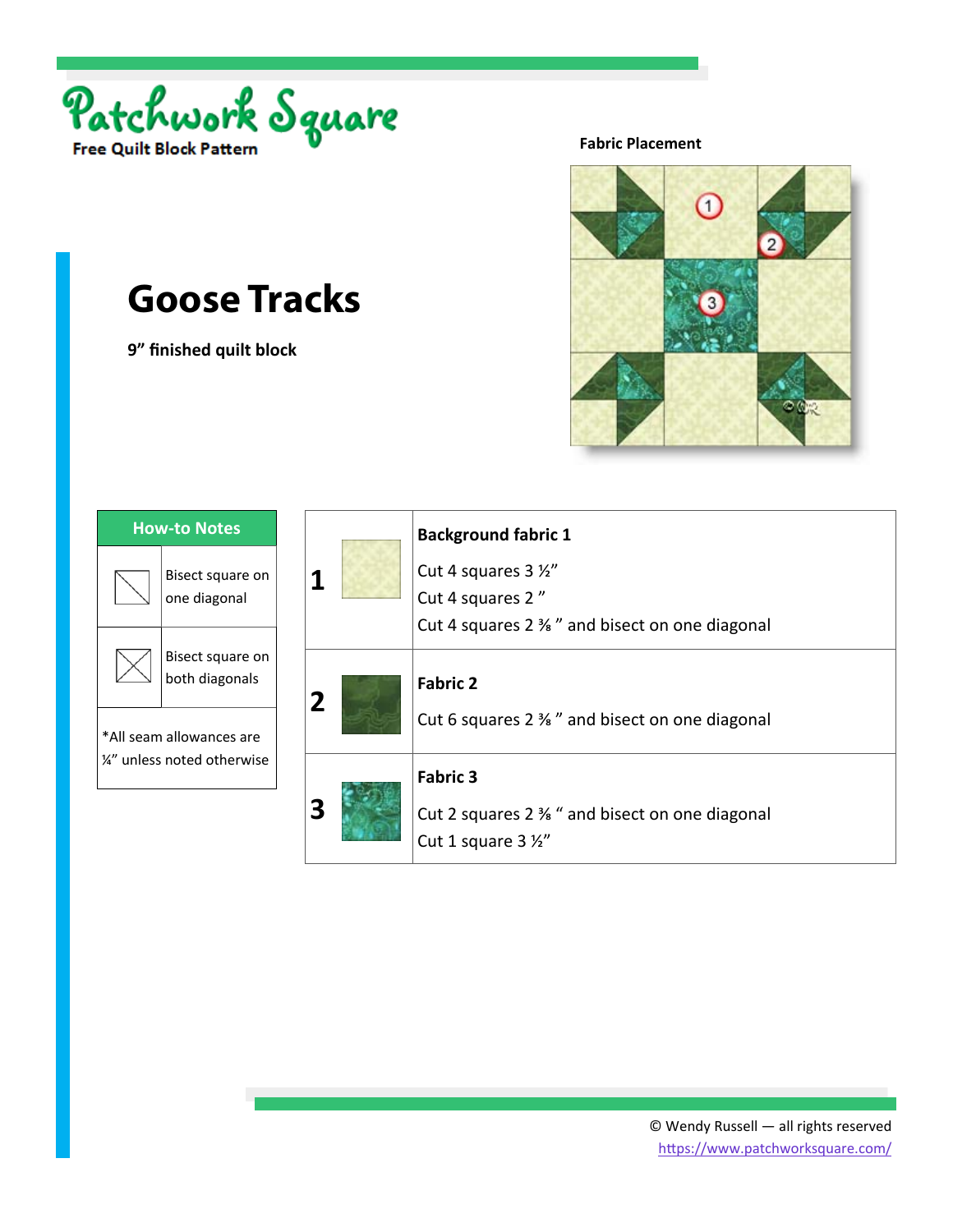

**6" finished quilt block** 

**Fabric Placement** 



| <b>How-to Notes</b>                                     |                                    |
|---------------------------------------------------------|------------------------------------|
|                                                         | Bisect square on<br>one diagonal   |
|                                                         | Bisect square on<br>both diagonals |
| *All seam allowances are<br>1/4" unless noted otherwise |                                    |

|                | <b>Background fabric 1</b>                                                                                   |
|----------------|--------------------------------------------------------------------------------------------------------------|
| 1              | Cut 4 squares 2 1/2"                                                                                         |
|                | Cut 4 squares 1 1/2"                                                                                         |
|                | Cut 4 squares 1 % " and bisect on one diagonal                                                               |
| $\overline{2}$ | <b>Fabric 2</b><br>Cut 6 squares $1\frac{1}{2}$ and bisect on one diagonal                                   |
| З              | <b>Fabric 3</b><br>Cut 2 squares $1\frac{1}{2}$ " and bisect on one diagonal<br>Cut 1 square 2 $\frac{1}{2}$ |